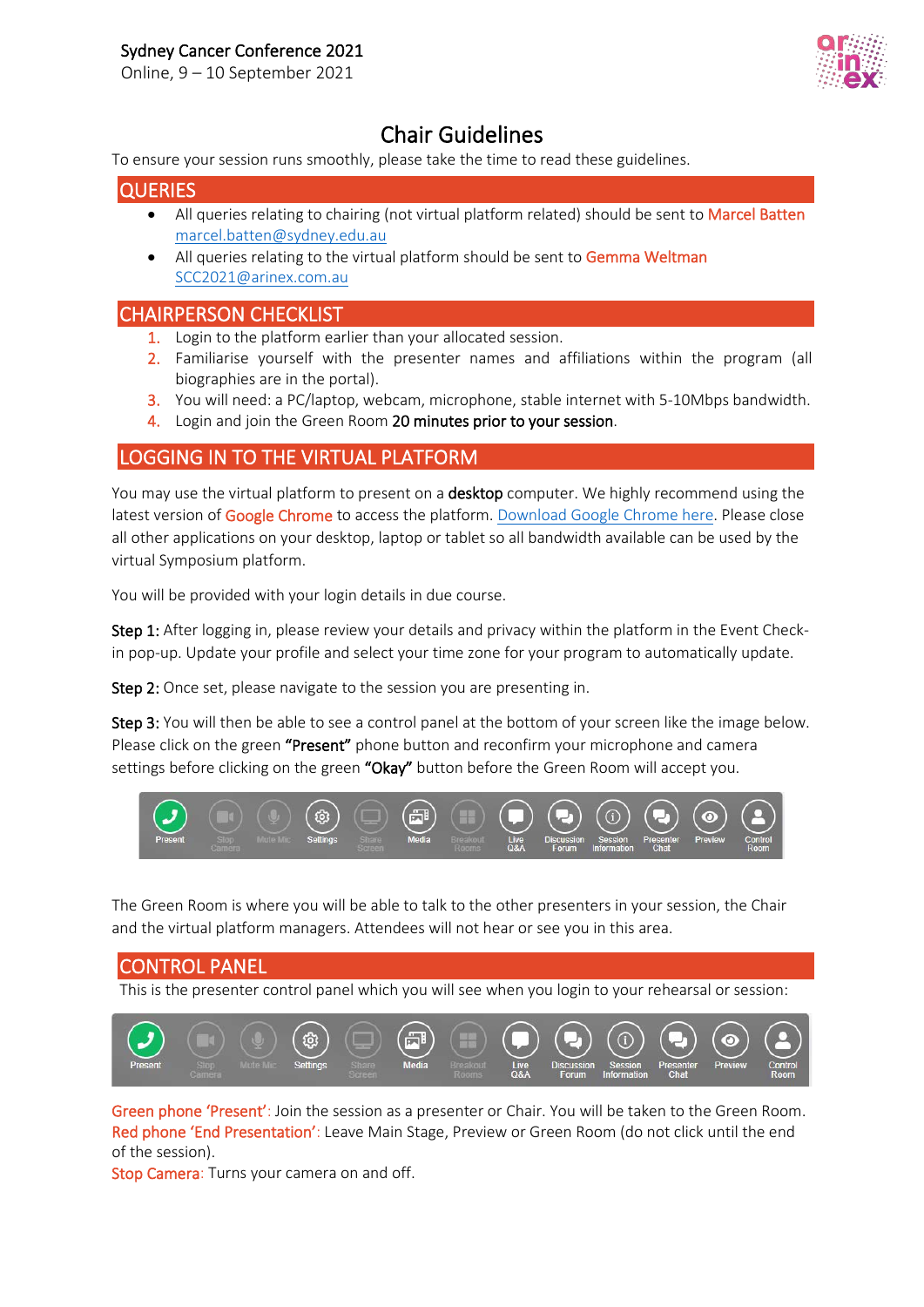## Sydney Cancer Conference 2021

Online, 9 – 10 September 2021

Mute Mic / Unmute Mic: Turns your microphone on and off.

Settings: Change the camera and microphone you are using i.d. built in, headset or plugged in set. Share Screen: This will only be useable when you are on In the Preview area (virtual operator to control your movements in the session).

Live Q&A: View the Q&A. Chairs will moderate this.

Session Information: View the session's Chair, presenter and presentation details.

Presenter Chat: Shows a window with messages to and from other presenters within the session, the chair and the virtual operators (platform managers – Arinex team).

Preview: Allows you to change your view to see what the attendees see; leave presenter view on so you can see what is going on in the Green Room as well as on the Main Stage.

Control Room: Not required.

## CHAIRING INFORMATION

Join the session you are chairing 20 minutes prior to the start time. You will be briefed by the virtual operator who will take you through the control panel including moderating the Q&A. This will also be a chance to touch base with the presenters in your session.

As the Chair you will be required to introduce the presenters, manage the time of the presenters in the session, moderate the questions that come in for the presenters and facilitate question time

#### Keeping to time

- Provide a verbal warning to the presenter at two minute remaining and one minute remaining.
- Have a timer near you to assist with keeping presenters to time.
- Allocated time for each allocated presentation slot:
	- o Keynote Speakers are 35 minutes in length (30 minutes + 5 minutes for Q&A).
	- o Invited Speakers are 20 minutes in length (17 minutes + 3 minutes for Q&A).
	- o Abstract Speakers are 15 minutes in length (10 minutes + 5 minutes for Q&A question time here is intentionally here to allow for changeover time).

#### Moderating and facilitating the Q&A

- Attendees will be able to submit questions via the Live Q&A that as a Chair, you will be required to moderate them prior to the questions being visible to attendees.
- To view the questions, click Live Q&A button on your control panel.
- To add the question to the feed, click the green box next to the words 'enable moderation' (a tick will appear). The question will now be visible to delegates.
- Questions can be ranked higher by other delegates liking the question.
- During each presentation, make notes of possible questions for each presenter in case the discussion needs a change in direction or there aren't many questions coming through.
- Star the questions you want to put to the presenter. You can access the questions you've starred by clicking the 'Starred' tab at the top.
- Once a question has been answered, you can tick it and it will move to Answered Questions for yourself and delegates.